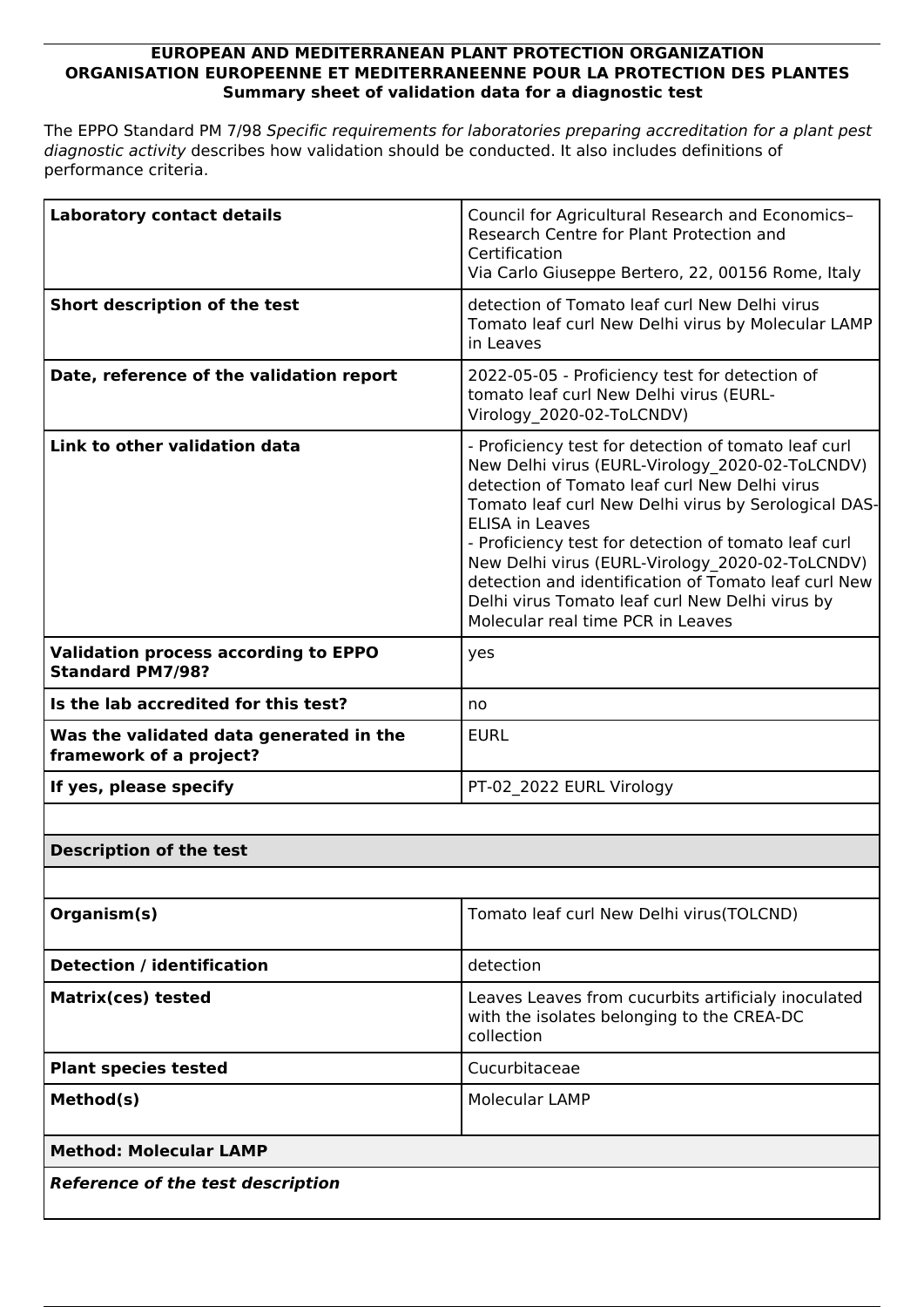| As or adapted from an EPPO diagnostic<br>protocol                                                                                          | no                                                                                                                                            |  |
|--------------------------------------------------------------------------------------------------------------------------------------------|-----------------------------------------------------------------------------------------------------------------------------------------------|--|
| New test being considered for inclusion in the<br>next version of the EPPO diagnostic protocol?                                            | no                                                                                                                                            |  |
| As or adapted from an IPPC diagnostic<br>protocol                                                                                          | no                                                                                                                                            |  |
| <b>Reference of the test</b>                                                                                                               | Jeevalatha et al., 2018                                                                                                                       |  |
| Is the test modified compared to the<br>reference test                                                                                     | yes It was used a different reaction mixture, but<br>primers concetration was mantained the same                                              |  |
| Kit                                                                                                                                        |                                                                                                                                               |  |
| Is a kit used                                                                                                                              | no                                                                                                                                            |  |
| <b>Other information</b>                                                                                                                   |                                                                                                                                               |  |
| <b>Reaction type</b>                                                                                                                       | Simplex                                                                                                                                       |  |
| Other details on the test                                                                                                                  |                                                                                                                                               |  |
| Are the performance characteristics included<br>in the EPPO diagnostic protocol?                                                           |                                                                                                                                               |  |
| <b>Performance Criteria:</b>                                                                                                               |                                                                                                                                               |  |
| Organism 1.:                                                                                                                               | <b>Tomato leaf curl New Delhi virus(TOLCND)</b>                                                                                               |  |
| <b>Analytical sensitivity</b>                                                                                                              |                                                                                                                                               |  |
| What is smallest amount of target that can be<br>detected reliably?                                                                        | $10^{\sim} - 5$                                                                                                                               |  |
| <b>Diagnostic sensitivity</b>                                                                                                              |                                                                                                                                               |  |
| <b>Proportion of infected/infested samples</b><br>tested positive compared to results from the<br>standard test, see appendix 2 of PM 7/98 | 82%                                                                                                                                           |  |
| <b>Standard test(s)</b>                                                                                                                    | From a comparison of samples of known status.<br>The tests was performed by three different<br>laboratories                                   |  |
| <b>Analytical specificity - inclusivity</b>                                                                                                |                                                                                                                                               |  |
| <b>Number of strains/populations of target</b><br>organisms tested                                                                         | - ToLCNDV (italian isolate 102) - ToLCNDV (Italian<br>isolate 126) - ToLCNDV isolate from DSMZ PV1109 -<br>ToLCNDV isolate from DSMAZ PV1111) |  |
| <b>Specificity value</b>                                                                                                                   | 100%                                                                                                                                          |  |
| <b>Analytical specificity - exclusivity</b>                                                                                                |                                                                                                                                               |  |
| Number of non-target organisms tested                                                                                                      | TYLCV (M; IL); TYLCSV; TYLCThV; SLCV; WmCSV;<br>ChaYMV                                                                                        |  |
| <b>Specificity value</b>                                                                                                                   | 100%                                                                                                                                          |  |
| <b>Cross reacts with</b>                                                                                                                   |                                                                                                                                               |  |
| <b>Diagnostic Specificity</b>                                                                                                              |                                                                                                                                               |  |
| Proportion of uninfected/uninfested samples<br>(true negatives) testing negative compared<br>to results from a standard test               | 93%                                                                                                                                           |  |